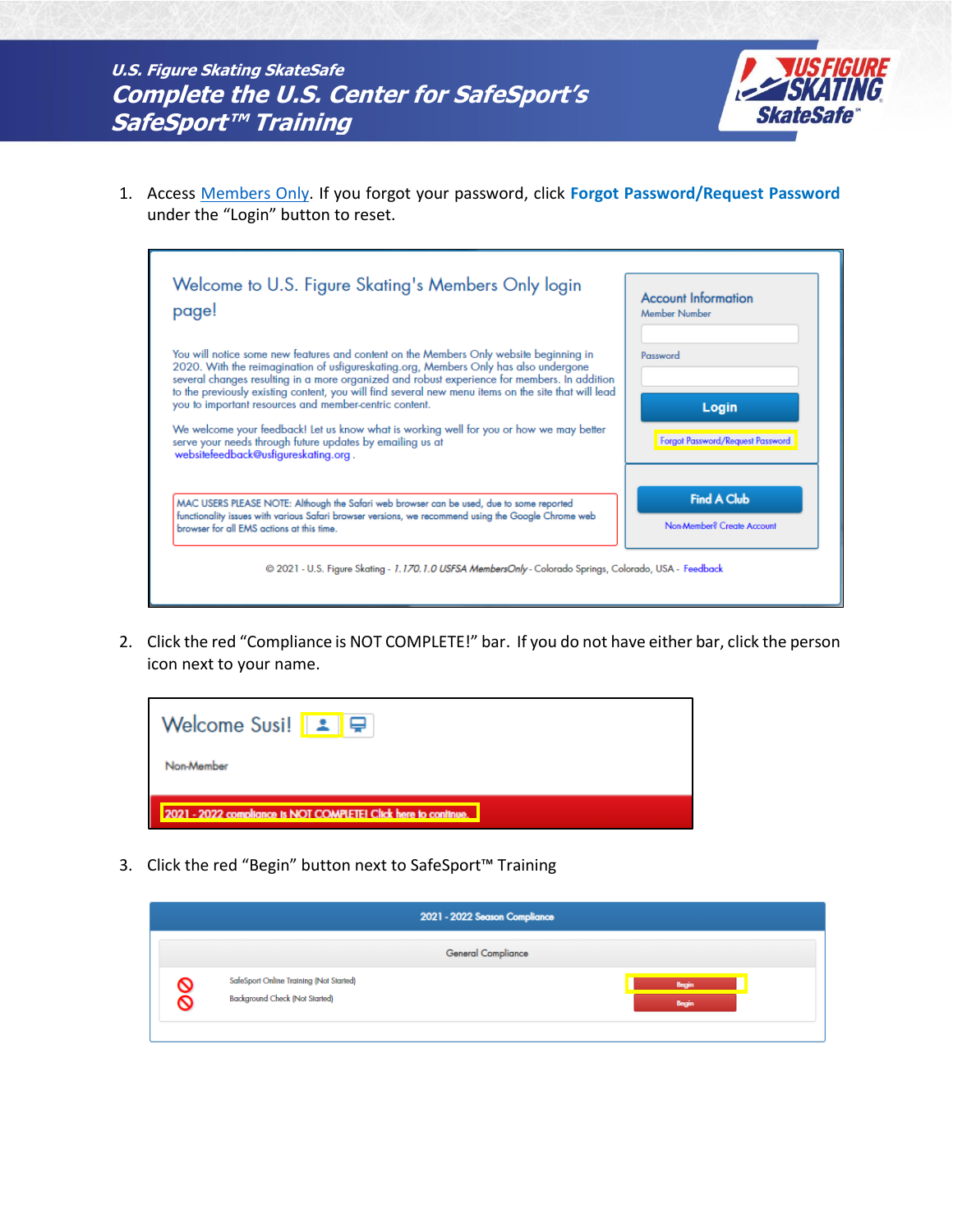**U.S. Figure Skating SkateSafe Complete the U.S. Center for SafeSport's** SafeSport™ Training



4. Enter member number and click Continue.

| <b>Add Membership</b>          |                                                                                 |
|--------------------------------|---------------------------------------------------------------------------------|
| Select an Organization *       |                                                                                 |
| U.S. Figure Skating            | $\times$                                                                        |
| Membership Number*             |                                                                                 |
| Membership Number is required. |                                                                                 |
| organization.                  | Not in the list? Go to the <b>contact form</b> and submit a request to add your |
| Membership Help                | A                                                                               |
|                                | <b>Continue</b><br>Cancel                                                       |

5. Verify details are correct and click Save.

| <b>Add Membership</b>                                                                                                                                                                                                                     |                |
|-------------------------------------------------------------------------------------------------------------------------------------------------------------------------------------------------------------------------------------------|----------------|
| U.S. Figure Skating<br>1010000                                                                                                                                                                                                            |                |
| Name:                                                                                                                                                                                                                                     |                |
| Email:                                                                                                                                                                                                                                    |                |
| Birth Year:                                                                                                                                                                                                                               |                |
| Location:                                                                                                                                                                                                                                 |                |
| certify that I am the person indicated above. I understand that all of my completion information will be reported to using this identity, and that failure to<br>use my correct identity may result in my completions not being reported. |                |
| Membership Help                                                                                                                                                                                                                           | Θ              |
|                                                                                                                                                                                                                                           | Cancel<br>Save |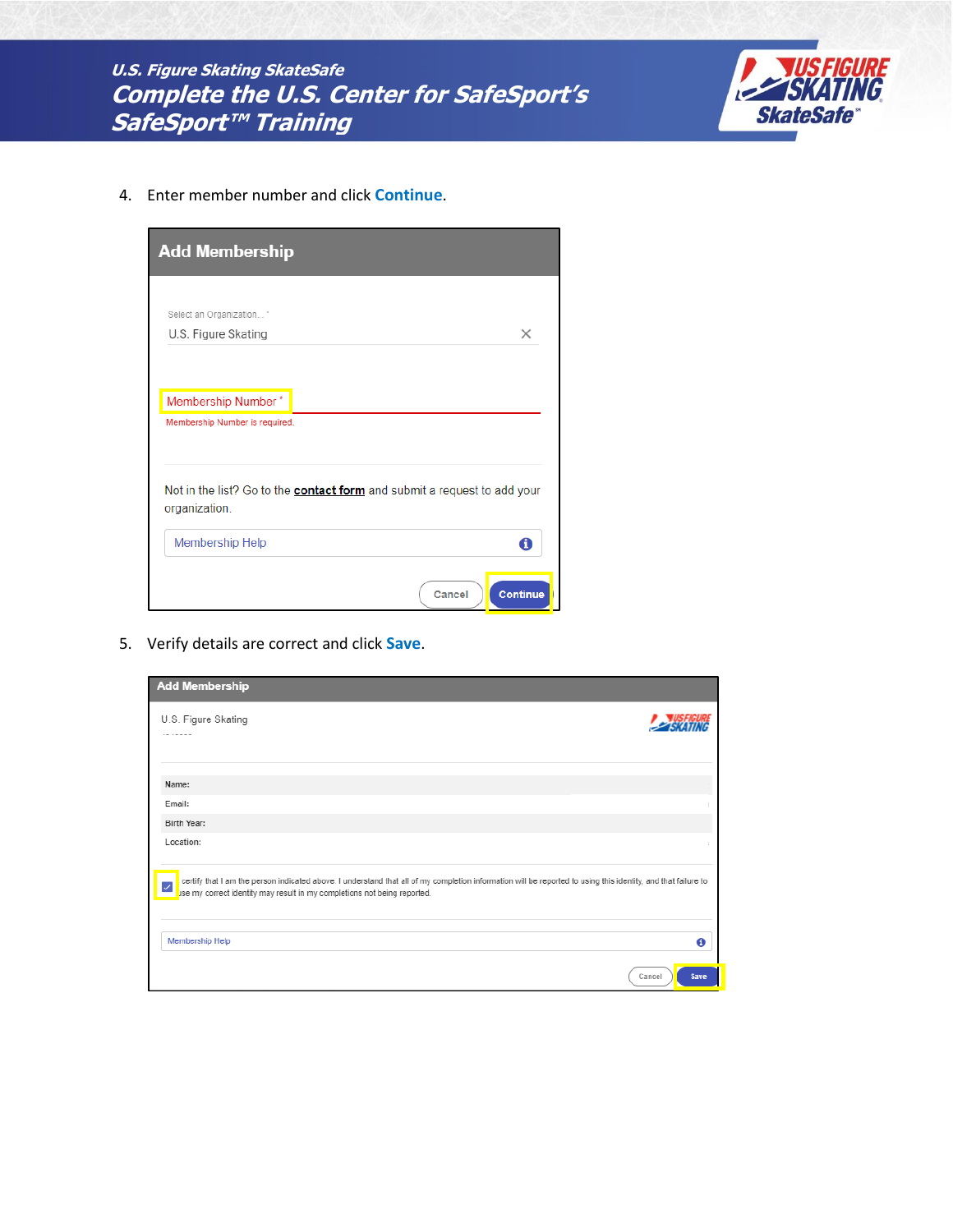| U.S. Figure Skating SkateSafe                   |
|-------------------------------------------------|
| <b>Complete the U.S. Center for SafeSport's</b> |
| <i>SafeSport™ Training</i>                      |



6. Enter registration details. Create and confirm password. Click **Continue**.

| <b>A</b> Register |                         | Step 1 of 2 |
|-------------------|-------------------------|-------------|
|                   | First Name <sup>*</sup> |             |
|                   | First name is required. |             |
|                   | Last Name <sup>*</sup>  |             |
|                   | Last name is required.  |             |
|                   | Email <sup>*</sup><br>× |             |
|                   | Email is required.      |             |
|                   | Password <sup>*</sup>   |             |
|                   | Password is required.   |             |
|                   | Confirm password *      |             |
|                   |                         |             |
|                   |                         |             |
|                   | Cancel                  | Continue    |

7. Continue entering personal information, select primary position, add membership number, and click **Save**.

| Photo<br>File must be 1MB or less. For display purposes, square photos with dimensions of 300x300px work best.<br>×<br>Drag and drop or & Choose<br>Nickname"<br>Your nickname will be used for any public posts to protect your anonymity.<br>Country*<br><b>United States</b><br>×<br>Street Address"<br>Apt / Suite / Other<br>City"<br>Region"<br>Postal Code"<br>Birthdate (MM/DD/YYYY)"<br>Gender"<br>Primary Position(s) *<br>Administrator / Athlete / Coach / Official / Parent / Volunteer<br>Membership(s) *<br>Add Membership<br>٠<br>If you wish to receive completion credit from your organization, you must add any memberships here. Click here to set<br>up. | <b>A</b> Register |
|--------------------------------------------------------------------------------------------------------------------------------------------------------------------------------------------------------------------------------------------------------------------------------------------------------------------------------------------------------------------------------------------------------------------------------------------------------------------------------------------------------------------------------------------------------------------------------------------------------------------------------------------------------------------------------|-------------------|
|                                                                                                                                                                                                                                                                                                                                                                                                                                                                                                                                                                                                                                                                                |                   |
|                                                                                                                                                                                                                                                                                                                                                                                                                                                                                                                                                                                                                                                                                |                   |
|                                                                                                                                                                                                                                                                                                                                                                                                                                                                                                                                                                                                                                                                                |                   |
|                                                                                                                                                                                                                                                                                                                                                                                                                                                                                                                                                                                                                                                                                |                   |
|                                                                                                                                                                                                                                                                                                                                                                                                                                                                                                                                                                                                                                                                                |                   |
|                                                                                                                                                                                                                                                                                                                                                                                                                                                                                                                                                                                                                                                                                |                   |
|                                                                                                                                                                                                                                                                                                                                                                                                                                                                                                                                                                                                                                                                                |                   |
|                                                                                                                                                                                                                                                                                                                                                                                                                                                                                                                                                                                                                                                                                |                   |
|                                                                                                                                                                                                                                                                                                                                                                                                                                                                                                                                                                                                                                                                                |                   |
|                                                                                                                                                                                                                                                                                                                                                                                                                                                                                                                                                                                                                                                                                |                   |
|                                                                                                                                                                                                                                                                                                                                                                                                                                                                                                                                                                                                                                                                                |                   |
|                                                                                                                                                                                                                                                                                                                                                                                                                                                                                                                                                                                                                                                                                |                   |
|                                                                                                                                                                                                                                                                                                                                                                                                                                                                                                                                                                                                                                                                                |                   |
|                                                                                                                                                                                                                                                                                                                                                                                                                                                                                                                                                                                                                                                                                |                   |
|                                                                                                                                                                                                                                                                                                                                                                                                                                                                                                                                                                                                                                                                                |                   |
|                                                                                                                                                                                                                                                                                                                                                                                                                                                                                                                                                                                                                                                                                |                   |
|                                                                                                                                                                                                                                                                                                                                                                                                                                                                                                                                                                                                                                                                                |                   |
|                                                                                                                                                                                                                                                                                                                                                                                                                                                                                                                                                                                                                                                                                |                   |
|                                                                                                                                                                                                                                                                                                                                                                                                                                                                                                                                                                                                                                                                                |                   |
|                                                                                                                                                                                                                                                                                                                                                                                                                                                                                                                                                                                                                                                                                |                   |
|                                                                                                                                                                                                                                                                                                                                                                                                                                                                                                                                                                                                                                                                                |                   |
|                                                                                                                                                                                                                                                                                                                                                                                                                                                                                                                                                                                                                                                                                |                   |
|                                                                                                                                                                                                                                                                                                                                                                                                                                                                                                                                                                                                                                                                                |                   |
|                                                                                                                                                                                                                                                                                                                                                                                                                                                                                                                                                                                                                                                                                |                   |
|                                                                                                                                                                                                                                                                                                                                                                                                                                                                                                                                                                                                                                                                                |                   |